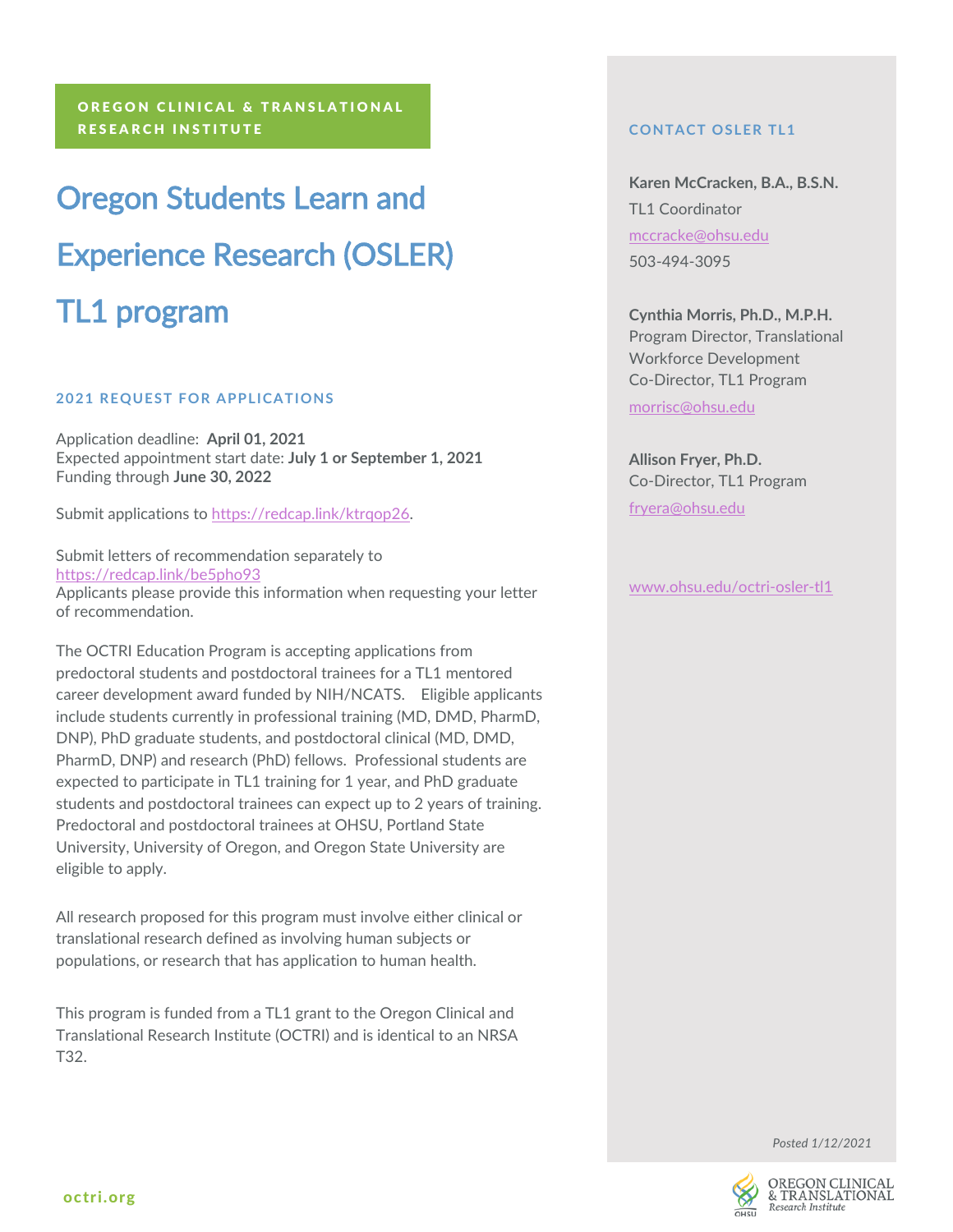#### **EXPECTATIONS**

The OSLER TL1 provides training in clinical and translational research including basic science, behavioral science, social science, and public health. It supports students and fellows engaged in research involving humans or populations, or that have direct relevance to human health, disease, or disability.

**Professional students (MD, DMD, PharmD, DNP)** must enroll in the OHSU Master of Clinical Research degree through the [Human Investigations Program](http://www.ohsu.edu/hip) (HIP) which can be completed in one year while engaged in research full time. For **PhD graduate students**, the TL1 program is intended to complement graduate training and dissertation research. **Postdoctoral fellows** are expected to be engaged in translational research at least 75% of the time.

All trainees are required to participate in education to acquire competencies of clinical and translational research. These include: quantitative science (biostatistics, study design), data management, academic leadership (program management, team science), scientific writing and data presentation, and research proposal development. This may be completed at the student's home institution or in the HIP Program. Most courses in the HIP program can be livestreamed to UO and OSU. Coursework to acquire competencies may be spread out over 2 years for PhD students and postdocs.

Graduate students from PSU, OSU and UO may consider spending up to a year in residence at OHSU in a lab or research group to facilitate extension of their research to include clinical and translational research. This may create a new interinstitutional research alliance or center on an existing collaboration.

See OSLER TL1 Program and Training Objectives table below for summary of training activities available.

#### **SUPPORT**

The TL1 award includes the following:

- Annual stipend at the NIH predoctoral career level at \$25,320 (in fiscal year 2020-2021). The individual's home department or university may supplement to the approved institutional level.
- Postdoctoral stipend is set by the NIH and is based upon years of training completed.
- Tuition and fee support.
- \$4,200 towards major medical, dental insurance and student health service fees (must be for University-sponsored insurance) for predoctoral trainees. \$10,850 towards medical and dental coverage (through employer-provided choices) for postdoctoral trainees.
- No research support is available.
- Because the parent TL1 grant funding ends June 30, 2022, awards can only be made for up to one year and may be less if awarded after July 1, 2021. Appointment for a second year is possible, dependent upon successful renewal.

## **ELIGIBILITY**

### **Predoctoral Trainees**

- Eligible students must be enrolled in a doctoral program at OHSU, PSU, UO and OSU including PhD, MD, DMD, DNP, or PharmD.
- Students in professional programs (MD, DMD, DNP, PharmD) must take a year-out from their academic curriculum to participate in this research year.

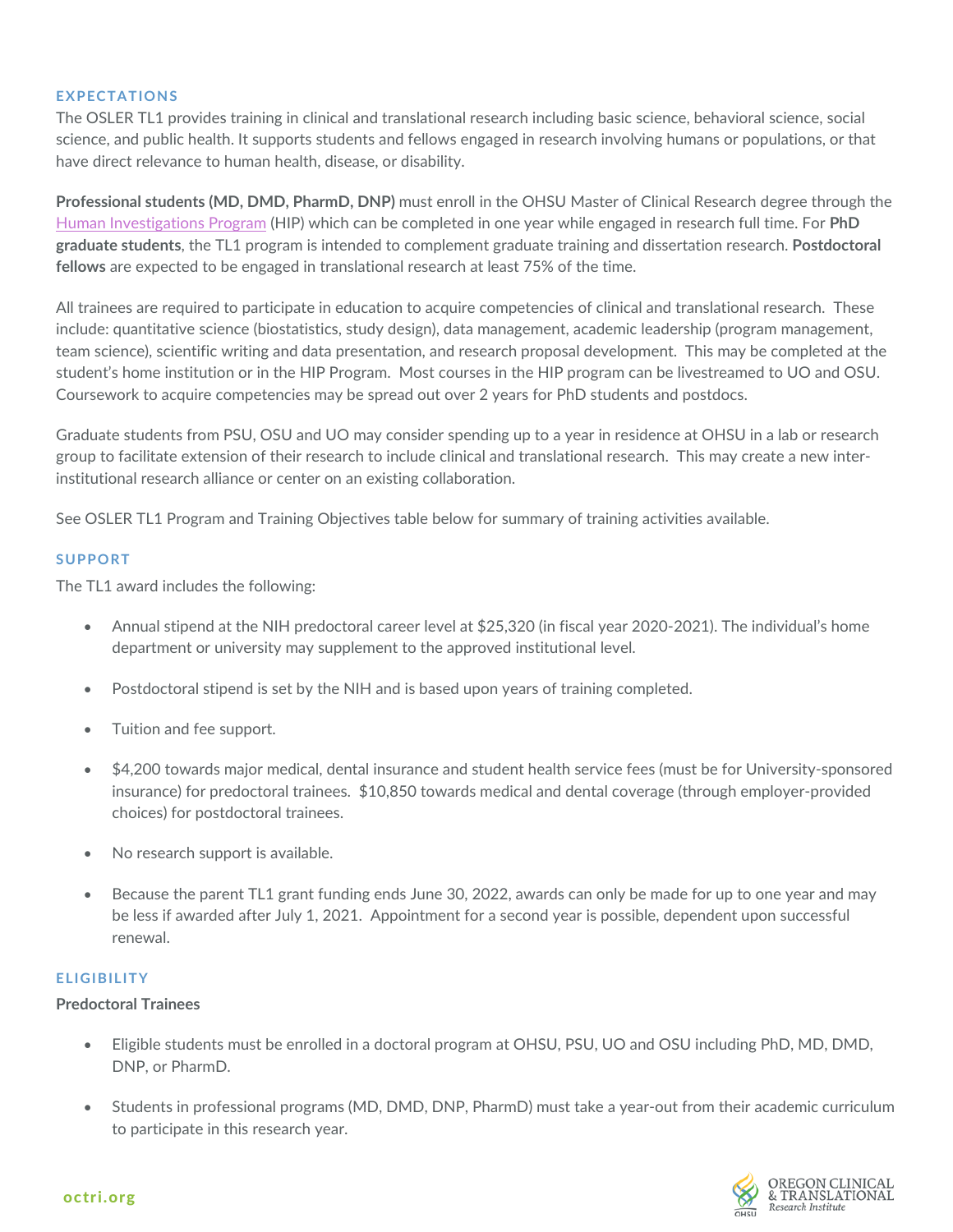- Students in graduate PhD programs must complete their qualifying exam or candidacy equivalent prior to receiving award.
- Students must be in good academic standing and have the approval of their program to enroll in this TL1 program.
- Trainees must commit full-time effort at the time of appointment.
- Individuals selected to participate must be citizens or non-citizen nationals of the United States, or have been lawfully admitted to the United States for permanent residence and have in their possession an Alien Registration Receipt Certificate (I-151 or I-551) or other legal verification of admission for permanent residence. Individuals on temporary or student visas are not eligible for this program.
- The expected appointment to the OSLER TL1 is 12 months (minimum of 9 months). NIH NRSA guidelines set a limit of 5 years (6 years if dual degree, i.e. MD/PhD) of total support for predoctoral training grant funding. If you have had more than 4 years of funding already, you may not be eligible.

## **Postdoctoral Trainees**

- Eligible trainees must be current postdoctoral trainees or clinical trainees (advanced year residents, fellows) at OHSU, PSU, UO and OSU.
- Trainees must have the approval of their program director or department/division chair to enroll in the TL1 program. No letter is necessary for this, however, we will assume that you have discussed this and have been given approval to apply for this funding.
- The trainee's department must agree to postdoc trainee retirement contributions of 3% of stipend.
- Trainees must commit full-time effort at the time of appointment. Doctoral level clinicians may spend no more than 25% of FTE in clinical service.
- Individuals selected to participate must be citizens or non-citizen nationals of the United States, or have been lawfully admitted to the United States for permanent residence and have in their possession an Alien Registration Receipt Certificate (I-151 or I-551) or other legal verification of admission for permanent residence. Individuals on temporary or student visas are not eligible for this program.
- All appointed fellows must agree to a service payback obligation for the first 12 months of support. A second year of the award will serve to meet the obligation requirement.
- The expected appointment to the OSLER TL1 is 12 months (minimum of 9 months). NIH NRSA guidelines set a limit of 3 years of support total for postdoctoral training grant funding. If you have had more than 2 years of funding already, you may not be eligible.

## **SELECTION CRITERIA**

A selection committee composed of representatives from OHSU, PSU, UO and OSU will conduct the selection process and will follow the model of the NIH peer review process for NRSA T32 awards. Selection criteria will focus on the strength and potential of the trainee and the incorporation of clinical and translational science into the trainee's future career. The application and will be judged on the following criteria:

- Potential of the applicant
- Research plan
- Training plan

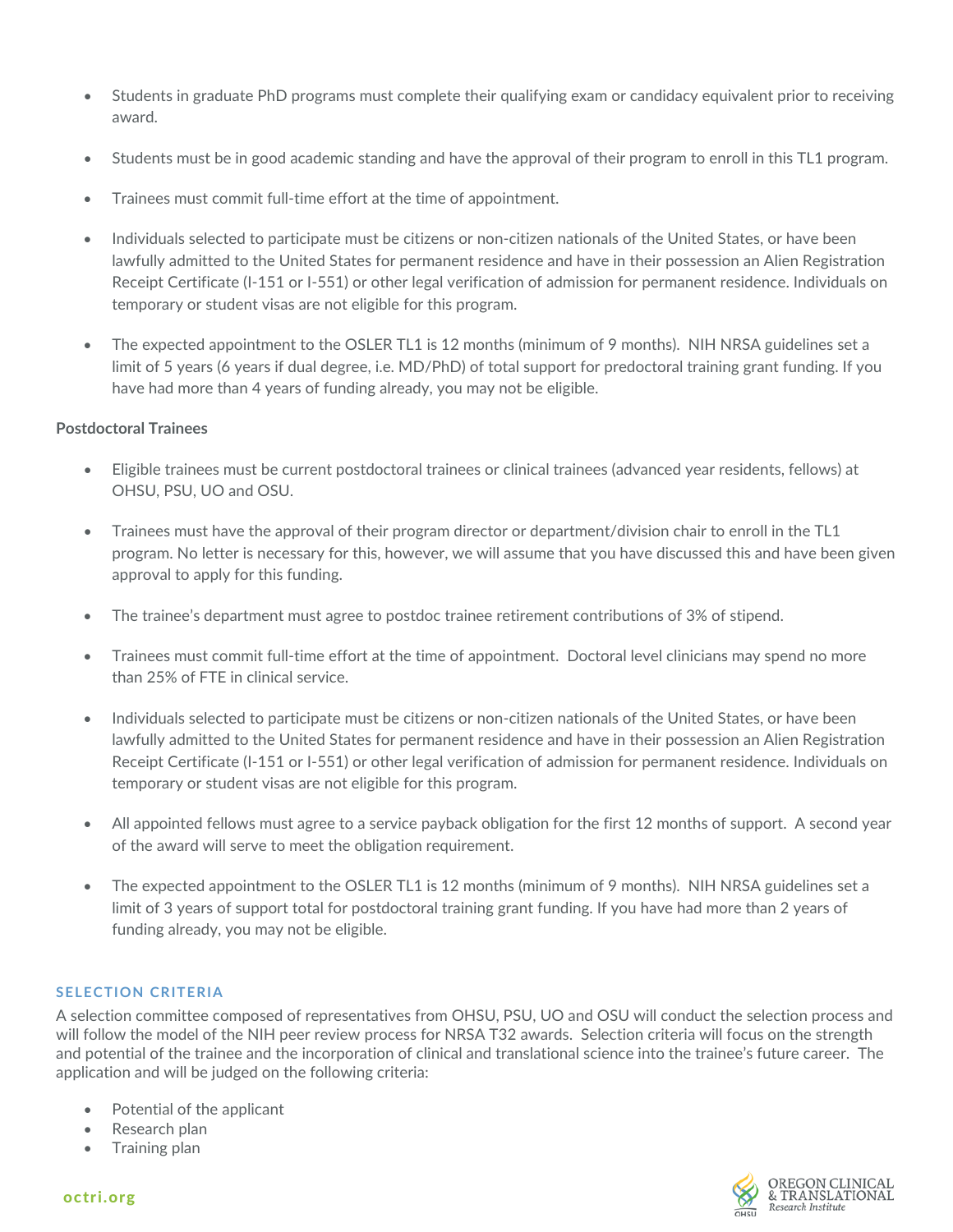- Mentor team
- Career potential

## **APPLICATION MATERIALS**

Please be sure that all documents include the applicant's name in the header.

## **A complete application consists of:**

- 1. Current curriculum vitae or an NIH biosketch. The following must be included:
	- a. Education include degrees, schools, full years of attendance and graduation dates
	- b. Postdoc positions including year started and ended
	- c. Relevant work experience
	- d. Any honors received
	- e. Any prior research funding received
	- f. Publications sorted by categories (manuscripts, abstracts and presentations)
- 2. Personal statement (1 page or less) summarizing your desire to enter the TL1 program and outlining your short and long-term career goals. Please discuss how you anticipate that clinical and translational research experience and training will impact your career as a scientist or clinician-scientist. What skill development have you identified that will be required for you to achieve your career goals? This is a very important component of your application.
- 3. A research proposal (2-page maximum excluding references). This must include a title, hypothesis and specific aims, brief background section, design and methods. For predoctoral students, your expected role in the research project must be detailed. The research proposal should be in the student's prose addressing work that he or she will undertake.
- 4. Proposed training and coursework in clinical and translational research during the year of the award. Address what skills you expect to gain from the coursework and how this training plan relates to your overall career direction and what knowledge gaps this will fill. If the student plans to complete the Master of Clinical Research degree, state this but individual courses do not need to be listed. List any additional training proposed.
- 5. Letters of commitment from the primary research mentor at each institution, if applicable, are required, including a description of how the mentor and student will interact. The mentor must cite prior experience in research mentoring. The letter should also include how the project will be funded. If multiple mentors from one institution, a single letter from all mentors is acceptable. Mentors' letters may be submitted with the application material or separately at<https://redcap.link/be5pho93> by the application deadline.
- 6. An NIH biosketch of the faculty mentor.
- 7. A letter of recommendation from a faculty advisor or other faculty member who is not also a mentor. For PhD students, this should be the chair of the Dissertation Advisory Committee unless the chair is also a mentor; in that case, a different faculty advisor may submit this letter of recommendation. **NOTE:** This letter should be submitted separate from the application at <https://redcap.link/be5pho93> by the application deadline. Applicants, please provide your faculty reference with this request as early as possible. Letters are due by 5 p.m. on the application due date.

Please contact Karen McCracken [\(mccracke@ohsu.edu,](mailto:mccracke@ohsu.edu) 503-494-3095) with any questions about the application.